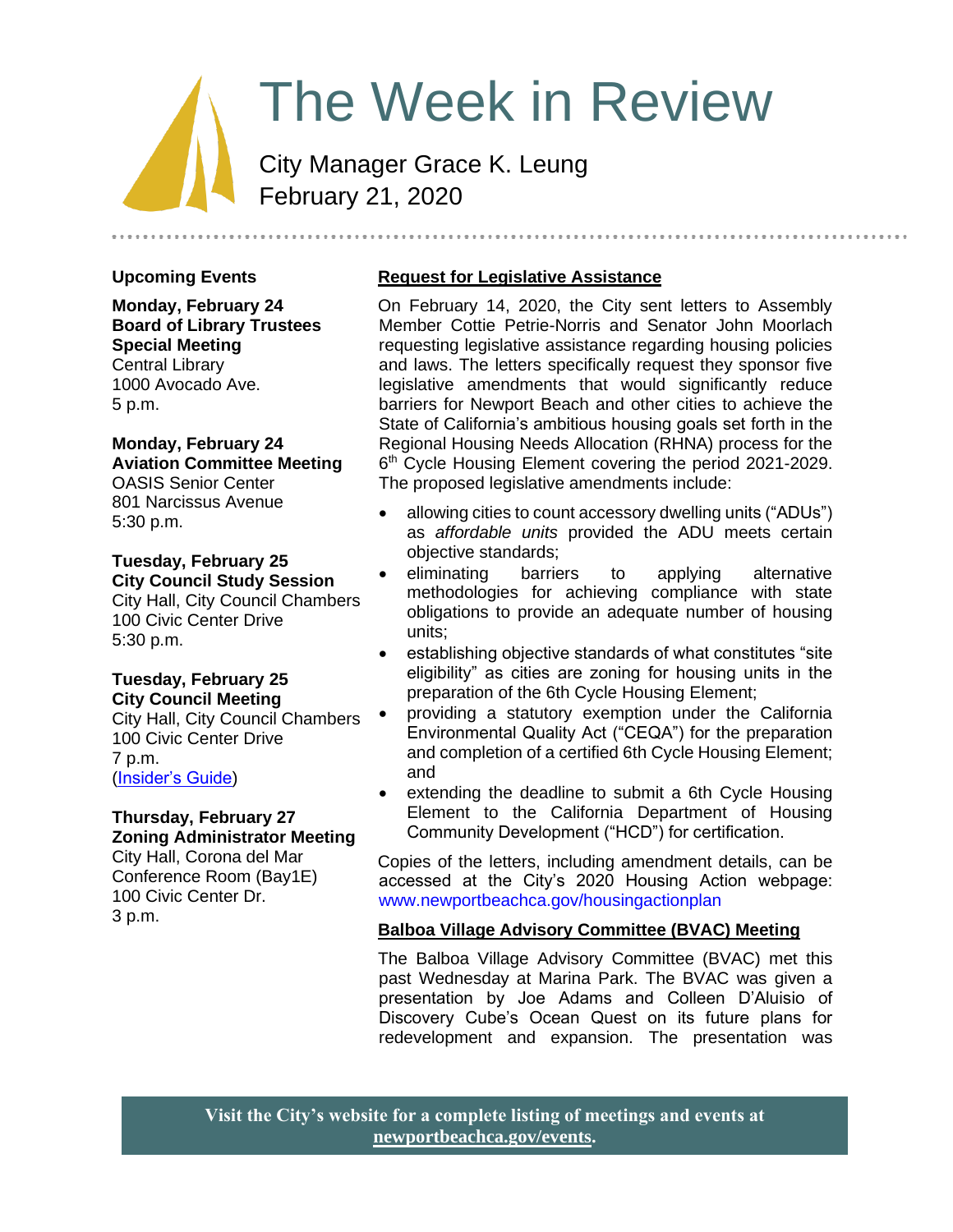**Thursday, February 27 Addressing Youth Homelessness**

Friends Room, Central Library 1000 Avocado Ave. 6 p.m.

#### **Friday, February 28 Witte Lecture: David Leonhardt**

Friends Room, Central Library 1000 Avocado Ave. 7 p.m. (Central Library closes at 5 p.m.)

#### **Saturday, February 29 Witte Lecture: David Leonhardt**

Friends Room, Central Library 1000 Avocado Ave. 2 p.m.

highlighted by plans to repurpose the existing buildings while maintaining and enhancing the fun zone charm. Their plans include installing large touch-tanks with real marine life, a historical exhibit, an environmental clean-ocean exhibit, and a movie and presentation area. Beloved attractions like the bumper cars, which harken back to the earlier days of the Balboa Fun Zone, are also being brought back.

Also, at this meeting, the BVAC received updates on the installation of a wayfinding signage revamp in the Village and updates on construction activity. As part of the construction activity, staff announced they had met with representatives of the Balboa Theater project and that updated, revised plans for the renovation could be coming in for review very soon.

Lastly, the BVAC reviewed its progress with addressing the strategies identified in the City Council-approved Balboa Village Master Plan and discussed the possibility of dissolving the Committee sooner than the December 31, 2020 sunset date.

The BVAC will meet again on Wednesday, April 15, and will continue the discussion about future initiatives and an earlier sunset date. They will also receive a presentation on the upcoming Wine and Food Festival, which is being planned for Peninsula Park. Public Works Department staff will also be on-hand to talk about the Balboa Peninsula Trolley program slated for 2020, and updates on the maintenance efforts in the Village.

The BVAC meets monthly on the third Wednesday of each month at Marina Park on an as-needed basis. For additional information, please check the City's webpage [here.](https://www.newportbeachca.gov/government/open-government/agendas-minutes/balboa-village-advisory-committee-agenda-bvac)

# **Tamura Deep Water Well Rehabilitation**

The City's contractor, General Pump Company, recently completed the rehabilitation of the Tamura Deep Water Well. This drinking water well is 720 feet deep and has louvered casing walls that allow groundwater to pass into the well. Rehabilitation consisted of wire brushing the louvers and chemical treatment with hydrogen peroxide. A brand new well pump was also installed. The Tamura Well is one of four water wells and is capable of pumping 3,000 gallons per minute. Approximately seventy to seventy-five percent of the City's water supply comes from the Orange County Groundwater Basin. The City regularly maintains all four water wells in order to provide safe drinking water to 66,000 Newport Beach residents.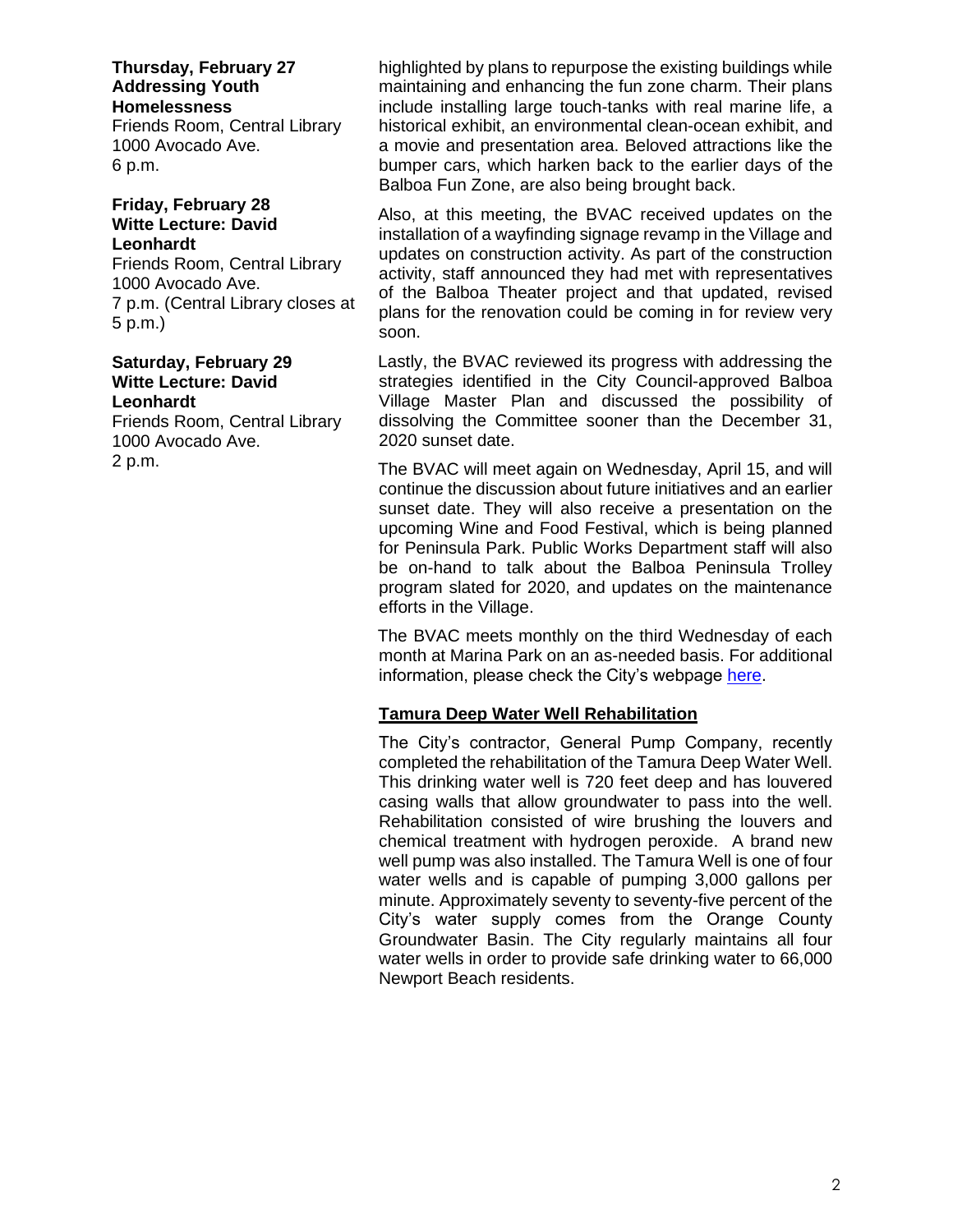## **Homelessness Update**

Success Stories: City Net, the City's contracted social services provider, continues to assist people with accessing and navigating resources in the community. Their outreach efforts, coordinated with the City and County's resources, continue to provide housing opportunities for people experiencing homelessness in the community.

Last week, City Net case managers connected several people experiencing homelessness to appropriate social services agencies in Orange County, including:

- Housing a man who had been chronically homeless for over 30 years. He moved in to his new Permanent Supportive Housing Unit in Irvine last Friday. City Net's team will continue to provide case management and support services through their Homeless Disability Assistance Program. The Program provides ongoing assistance such as helping him apply for Social Security benefits and assisting him with paying utility bills. The City Net staff coordinated the move-in day by collaborating with the leasing office staff, moving the man's belongings, and ensuring he had basic household items to begin his new opportunity.
- Completing a Vulnerability Index assessment (VI-SPDAT) with a man who had been resistant to assistance. City Net utilizes the Vulnerability Index intake assessment to screen clients on a number of factors to determine proper placement in the County's Continuum of Care system. Some factors include age, health issues, and length of time being unsheltered.
- Referred a family of four living in their car to the Family Solutions Collaborative. The Family Solutions Collaborative is a coalition of the leading family service nonprofits in Orange County. The Family Services Collaborative streamlines the process for homeless families to access the services they need.
- Interacted with a new client who made an appointment through the City Net hotline number. Staff referred the new client to resources in the community. The City Net hotline number is (714) 451-6198. People who call the hotline may leave a detailed voicemail message for themselves or others in need and the City Net staff will call back within 1-2 days, with the appropriate resources for the caller.
- Completing a Disability Verification for a man's Vulnerability Index assessment (VI-SDPAT). He is now formally active on the County's Coordinated Entry System for housing placement.

In addition to the City Net team, Newport Beach's Rapid Response Team (comprised of staff from several City departments such as the Fire Department, OASIS Senior Center, the Police Department, and Public Works) conducted outreach with the City's Homeless Liaison Officer. The team engages with homeless individuals in the field to help connect them to resources. Last week, the Rapid Response Team collaborated to transport two men, in separate incidences, to Hoag Hospital with their heavy motorized scooters. The Fire Department personnel tended to the men then coordinated with the Public Works staff and Hoag Hospital staff to reunite the men with their motorized scooters.

The Rapid Response Team also worked together in Lower Castaways Park to address a new encampment. Staff from Park Patrol, Public Works, and the Homeless Liaison Officer engaged with three men to have them remove their belongings from a brush area. Staff then reviewed curfew enforcement in the park. The men cooperated by leaving the area with their belongings without incident.

#### February 27 Program to Focus on Youth Homelessness

On Thursday, Feb. 27, at 6 p.m. the City will host a program to address youth homelessness, featuring staff from Project Hope Alliance. Project Hope Alliance works to end homelessness among elementary to high-school age youth in our community. The free program will be in the Friends Meeting Room at the Central Library, 1000 Avocado Avenue.